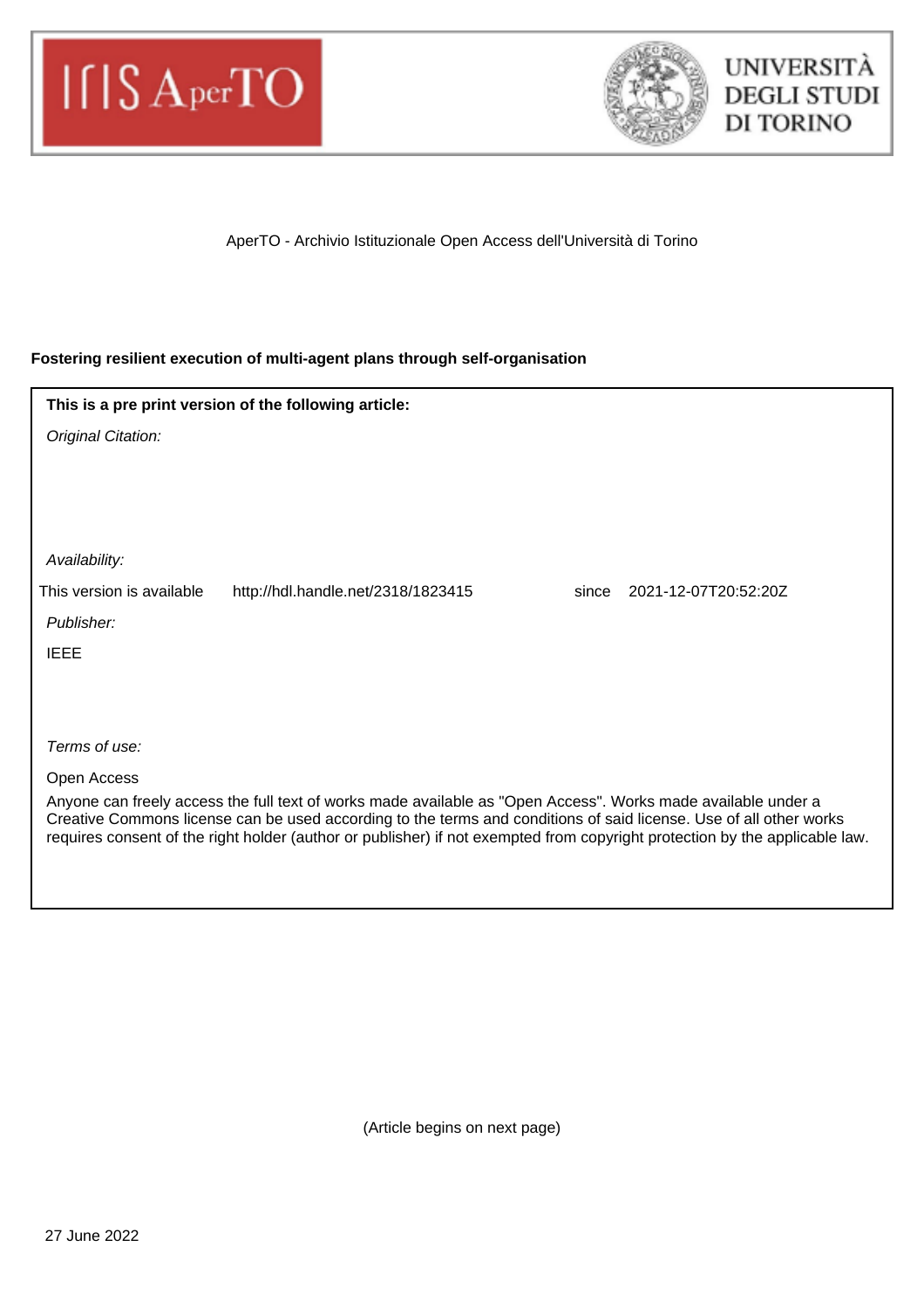# Fostering resilient execution of multi-agent plans through self-organisation

Giorgio Audrito *Dipartimento di Informatica Universita di Torino `* Torino, Italy 0000-0002-2319-0375

Roberto Casadei

*Department of Computer Science and Engineering Universita di Bologna `* Bologna, Italy 0000-0001-9149-949X

Gianluca Torta *Dipartimento di Informatica Universita di Torino `* Torino, Italy 0000-0002-4276-7213

*Abstract*—Traditional multi-agent planning addresses the coordination of multiple agents towards common goals, by producing an integrated plan of actions for each of those agents. For systems made of large numbers of cooperating agents, however, the execution and monitoring of a plan should enhance its high-level steps, possibly involving entire sub-teams, with a flexible and adaptable lower-level behaviour of the individual agents. In order to achieve such a goal, we need to integrate the behaviour dictated by a multi-agent plan with self-organizing, swarm-based approaches, capable of automatically adapting their behaviour based on the contingent situation, departing from the predetermined plan whenever needed. Moreover, in order to deal with multiple domains and unpredictable situations, the system should, as far as possible, exhibit such capabilities without hard-coding the agents behaviour and interactions. In this paper, we investigate the relationship between multi-agent planning and self-organisation through the combination of two representative approaches both enjoying declarativity. We consider a functional approach to selforganising systems development, called Aggregate Programming (AP), and propose to exploit collective adaptive behaviour to carry out plan revisions. We describe preliminary results in this direction on a case study of execution monitoring and repair of a Multi-Agent PDDL plan.

*Index Terms*—Multi-agent systems, Robust plan execution, Aggregate computing

### I. INTRODUCTION

The task of Multi-Agent Planning (MAP) consists of coordinating the actions of multiple agents in a Multi-Agent System (MAS) towards common goals. Traditionally, planning addresses both the assignment of tasks/actions to individual agents, as well as the coordination among different agents in terms of *causal links* and *concurrent* actions [1]. For largescale systems of cooperating agents, however, plans can hardly capture, fully and in advance, the behaviour and interactions of each individual agent towards desired global state-of-affairs. Rather, *high-level* plans should be specified and dynamically refined to define both team- and individual-level behaviour in a flexible and adaptable fashion.

The vision presented in this paper aims at achieving such a goal by combining and integrating two approaches to MAS implementation that have followed distinct research paths up to now. On the one hand, there are self-organizing, swarm-based approaches, capable of automatically adapting MAS behaviour based on the contingent situation, departing from the predetermined behaviour whenever needed. Such approaches can be

very effective in dealing with small, specific uncertainties in the operating environment, but are usually not suited to the execution of complex plans made of several phases, in which groups of agents and individual agents must be able to exhibit very different behaviours and coordination capabilities. On the other hand, there are more traditional systems that are able (at least in principle) to interpret and execute any plan expressed in a suitably standardized language, such as the Multi-Agent-Planning Domain Definition Language (MA-PDDL) [2], but do not have built-in capabilities to exhibit flexible lower-level behaviour and coordination with other agents.

In other words, we aim at investigating the integration between multi-agent plans and self-organisation, where the former are necessary to achieve complex goals that require possibly long sequences of agents' actions; and the latter are necessary to deal with the uncertainties and complexities of the execution environment through low-level flexibility.

A fundamental requirement of our investigation is that both of these ingredients should be based as far as possible on *declarative* solutions: the high-level plans should not be hardcoded in the system, but represented in a suitable language; and also the self-organization and flexible behaviour capabilities of the agents should be expressible by programming at a high level, abstracting from low-level details such as inter-agent communications. For the latter goal, we consider a functional approach to self-organising systems development, called Aggregate Programming (AP) [3], that makes it possible to express collective adaptive behaviour to carry out plan execution and revision. As we shall review, AP is formalised through the Field Calculus (FC) [4] and implemented by full programming languages such as ScaFi [5].

We make a preliminary test of our vision on a case study of execution monitoring and repair of a MA-PDDL plan. In particular, we present the architecture of an actor-based (simulated) system for joint execution of MAP and AP programs. The system takes a MA-PDDL plan and simulates its execution, possibly with failures preventing the achievement of the plan goals. As the plan is executed, an AP program written in ScaFi (collectively run by the actors, as we shall see) monitors the status of the system, and in case of failure triggers a distributed repair process involving not only the agents executing the plan, but possibly also additional nodes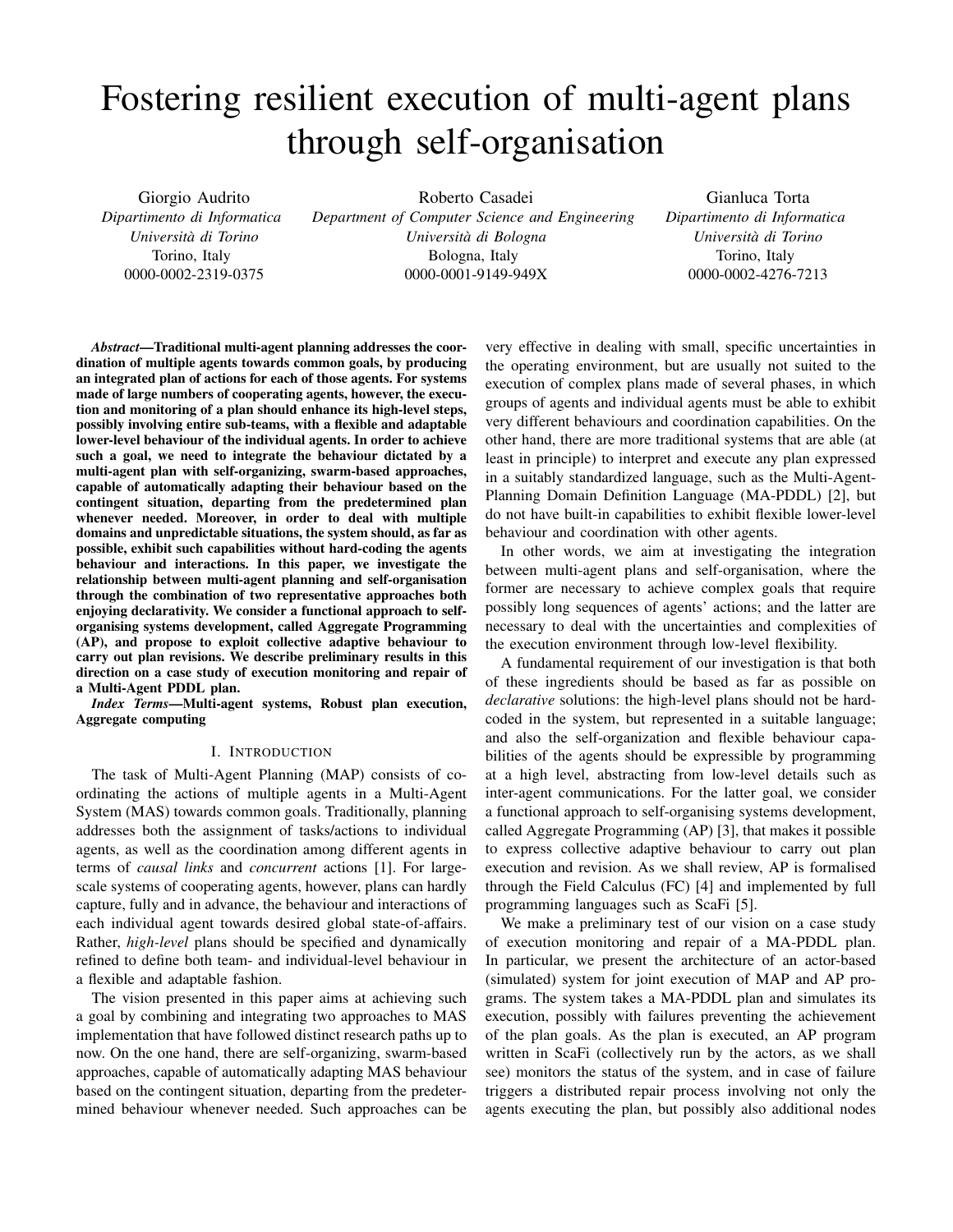in the geographic environment where the MAP is executed.

The paper is organised as follows. Section II provides background on MAP, AP and self-organization hinting at the gaps that motivate our proposal. Section III describes a preliminary investigation of combining MAP with selforganisation. Finally, Section IV wraps up the paper with a discussion and perspectives for further research.

#### II. BACKGROUND AND MOTIVATION

#### *A. Multi-Agent Planning (MAP)*

MAP evolves from one of the oldest AI problems: automated planning of the actions that an agent has to execute in order to reach a *goal* state from starting in an *initial* state. In 2012, the standard language for expressing planning domains and problems (PDDL) has been extended to the MA-PDDL language, which can handle multiple agents [2]. Currently, several planners directly support MAP [6], both as a centralized and as a decentralized process. As an alternative to using such planners, it is possible to automatically convert a MA-PDDL problem to a single-agent problem [7] that can then be solved with one of the many single-agent planners.

A potential issue with the execution of a MA-PDDL plan is that, if errors occur, it is left unspecified how the single agents and the MAS as a whole should react. Some work has been done in the AI community to address monitoring and repair of Multi-Agent Plans (MAPs) [8]–[11], however, such approaches only address the monitoring/diagnosis task, assume a centralized monitoring/repair process, or require full/perfect communication between the agents in the team.

It is worth mentioning that the multi-agent community has also followed a somewhat different approach to the MAP problem. More specifically, it has identified a number of problem types that are particularly relevant in practice, such as the *path-planning* problem, the *covering* problem (i.e., observe a set of areas) and the *pickup-and-delivery* problem (i.e., move a set of items from sources to destinations). Such problem types have then been investigated separately, leading to specialized solutions that are often partially hardcoded in the agents behaviours [12], [13].

The main shortcoming of the mentioned approaches is that they usually lack the capability to capture flexible, reactive collective behaviour of agents in the presence of uncertainty and unforeseen events. This is true, even if to a lesser extent, also for the solutions to specific types of problems.

#### *B. Aggregate Programming (AP) and the Field Calculus (FC)*

AP [3], [14] is an approach for designing resilient distributed systems by abstracting away from individual devices behaviour and focusing on the global, aggregate behaviour of the collection of all devices. The AP approach provides smooth composition of distributed adaptive behaviour, allowing for the development of highly reusable "building block" operators capturing common coordination patterns [15], [16]. Most importantly, AP assumes only local communication between neighbour agents, and is robust with respect to devices joining/leaving the network, or failing.

AP is formally backed by FC [3], [4], tiny functional language for expressing aggregate programs (see [4] for a detailed account), which is implemented by full-fledged languages like the Scala-internal *ScaFi (Scala Fields)* [5] and the C++ internal *FCPP* [17]. A summary of the syntax of FC is as follows:

| $P ::= F e$                                               | program    |
|-----------------------------------------------------------|------------|
| F ::= def $d(\overline{x}) \{e\}$<br>function declaration |            |
| $e ::= x   v   (\overline{x}) = > e   e(\overline{e})$    | expression |
| let $x = e$ in $e \mid if(e){e}{e}$                       |            |
| $rep(e){x)=>e}$   nbr{e}   spawn(e, e, e)                 |            |

In FC, the main expression e evaluates to a possibly different value v on each device  $\delta$ , which may depend on the state of  $\delta$ (sensor readings, information received from neighbours, etc.). Thus, expressions e induce a *computational field* Φ, which can be represented as a time-varying map  $\delta_1 \mapsto v_1, \ldots, \delta_n \mapsto v_n$ , assigning a value  $v_i$  to each device  $\delta_i$  in a network. Each device  $\delta$  updates its value (by evaluating e) in asynchronous computational rounds, and values can be either *local* (of any recursive data type), or *neighbouring values*  $\phi$  (maps from neighbour devices  $\delta'$  to local values). Besides standard constructs of functional languages (function declaration, letbinding, function call, anonymous functions and branching), the syntax of expressions comprises three peculiar constructs:

- rep(e<sub>1</sub>) $\{(x)=e_2\}$  (state evolution), which on a device  $\delta$ evaluates  $e_2$  substituting x with the value calculated for the whole rep-expression at the previous round on  $\delta$  (in the first round, with the value of  $e_1$ );
- nbr $\{e\}$  (neighbourhood observation), which produces a neighbouring value representing an "observation map" of neighbour's values for expression e, i.e., a map from neighbours to their latest evaluation of e.
- spawn( $e_0, e_1, e_2$ ) (dynamic process generation and execution [18]), spawning an *aggregate process* corresponding to  $e_0$  for every *key* contained in the set given by  $e_1$ , passing the *value* of  $e_2$  as further input to each of them. The aggregate process  $e_0$  must be a function taking as argument a key and a value, and returning a pair of a result and a *status*, which may be either: *OUTPUT* (make the result available to the calling FC program), *BUBBLE* (no result returned, device takes part in the process), *EXTERNAL* (the device does not participate in the process this round), *TERMINATED* (the whole process should terminate). Once spawned, a process expands from devices in *BUBBLE* or *OUTPUT* status to corresponding neighbour nodes, until it somewhere returns *TERMINATED*. We shall clarify spawn through examples in Section III-C (see [18] for a detailed account).

As syntactic sugar, in this paper we use binary operators in infix notation and the notation  $[e_1, \ldots, e_n]$  for tuples. We shall use several built-in functions, whose meaning will be mostly self-explanatory. Among them, we shall use the multiplexer built-in function  $\max(e_0, e_1, e_2)$ , which returns its second or third argument depending on the Boolean value of the first, and the foldhood( $e_0$ ,  $e_1$ ,  $e_2$ ) function which aggregates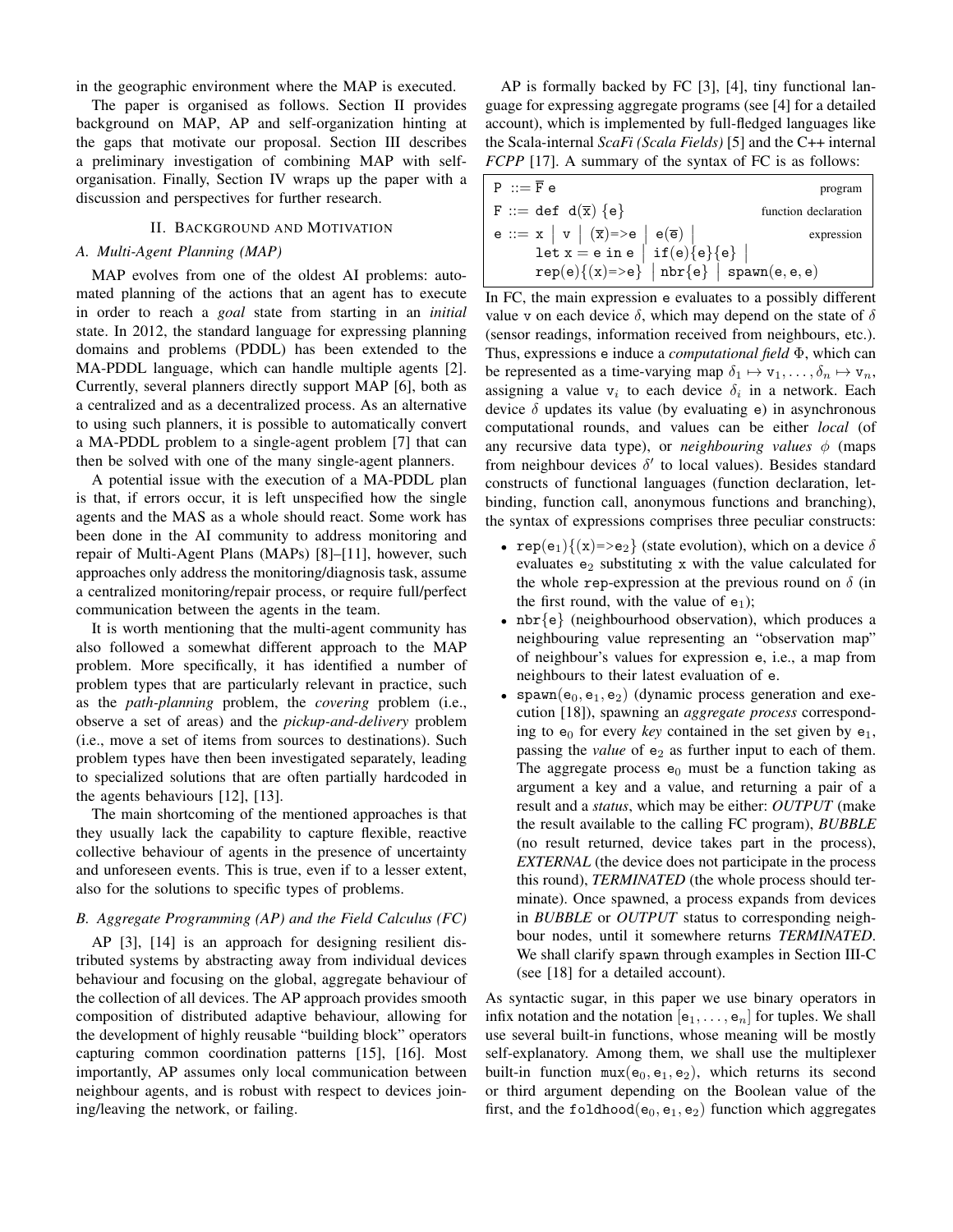neighbouring field  $e_2$  together with a starting value  $e_0$  and a binary aggregation operator  $e_1$ .

## *C. Multi-Agent Planning and Self-Organisation*

Self-organisation refers to the process whereby a system autonomously (i.e., without external control) seeks and sustains its order or structures [19]. It is often meant as a bottomup decentralised process where macro-level structures *emerge* from micro-level activities and interactions. Engineering selforganising software-based systems [20] typically leverages mechanisms inspired by nature (e.g., chemistry, physics, animals, insects). However, few *programming* approaches tailored to self-organising systems exist, with AP being the most developed [3], to the best of our knowledge.

Our vision is that self-organisation can be profitable combined with complementary approaches to multi-agent coordination. The general idea itself is not novel: for instance, research on *organic computing* proposes to balance "creative self-organized bottom-up processes" and "top-down control" [21]. Research on *organisational paradigms* for MASs [22] also distinguishes between problem-driven organisations achieved by task planning, which have issues in dynamic environments, and self-organising organisational approaches, which can better deal with continuous perturbations and unpredictable situations but are usually limited in scope. In [23], a comprehensive view of organisations in MASs is depicted through two dimensions: organisational awareness (aware, unaware) and centrality (agent-centred vs. organisation-centred)— where self-organisation is classified as agent-centred and organisation-unaware.

Our contribution has intersections with the aforementioned threads, but also a distinct focus: supporting the execution of MAPs, i.e., possibly long and complex sequences of actions that have to be performed by the MAS. In particular:

- we consider the *plan* (together with declarative models of the actions) as the main force used to drive the (dynamic) structure of a self-organising MAS, by defining workflows and actions to "steer" the self-organisation;
- we advocate that MAPs *declarative representations* should be developed that comprise both collective actions performed by teams of agents, as well as actions to be performed by individual agents, as required by PDDL extensions;
- we consider the full execution cycle (including monitoring and repair of the plans), which requires both robust and flexible plan execution, and incremental (partial-tofull) re-planning when strictly necessary.

We provide preliminary results in the following section. In particular, self-organisation can be a key mechanism for addressing *continual* planning [24]. An architectural solution leveraging planning and self-organisation in robotic ensembles has also been proposed in [25]. Their goal has some similarities with ours, however they ignore the fundamental role that a suitable representation of the plan can have in automatically generating the code for monitoring its correct execution and possible repair. Our vision, instead, implies a strong focus on



Fig. 1. A sample map for the taxi domain.

```
(:action drive
   :agent ?t - taxi
   :parameters (?from - location ?to - location)
   :precondition (and (at ?t ?from)
       (directly-connected ?from ?to)
       (free ?to)
     )
   :effect (and (not (at ?t ?from))
       (not (free ?to))
       (at ?t ?to)
       (free ?from)
    )
)
```
Fig. 2. The *drive* action for the *Taxi* PDDL domain.

a declarative representation of the plan (especially the action models) as well as of the monitoring and repair processes (c.f. Section IV). We believe that declarativity is essential for decoupling the system specification from execution and deployment issues, as well as for enabling formal analysis including static and dynamic verification.

## III. PRELIMINARY INVESTIGATION: PLAN REPAIR

## *A. Domain: Taxis and Passengers*

We take the *taxi* MA-PDDL domain from the CoDMAP competition [26] as our running example, which defines two types of agents: taxis and passengers. Taxis can move from one location to another in a graph-based map, can carry one passenger at a time, and have the goal to reach a final location at the end of the execution. Passengers can enter and leave taxis, and have the goal to reach a destination at the end of the execution. The domain is quite simple, but exhibits a basic form of collaboration among agents: a passenger cannot reach her destination without the help of a taxi. Figure 1 shows an example problem with 9 locations (labeled circles), 3 taxis  $(T1, \ldots, T3)$  and 7 passengers  $(P1, \ldots, P7)$ .

In our prototype, we automatically translate a MA-PDDL problem to PDDL 2.1 [27], which allows durative actions, while the currently available MA-PDDL planners only allow for atomic actions. Plans to be fed into our simulator have then been generated with the POPF2 planner [28].

Figure 2 shows the definition of the *drive* action within the PDDL specification for the Taxi domain. What is important to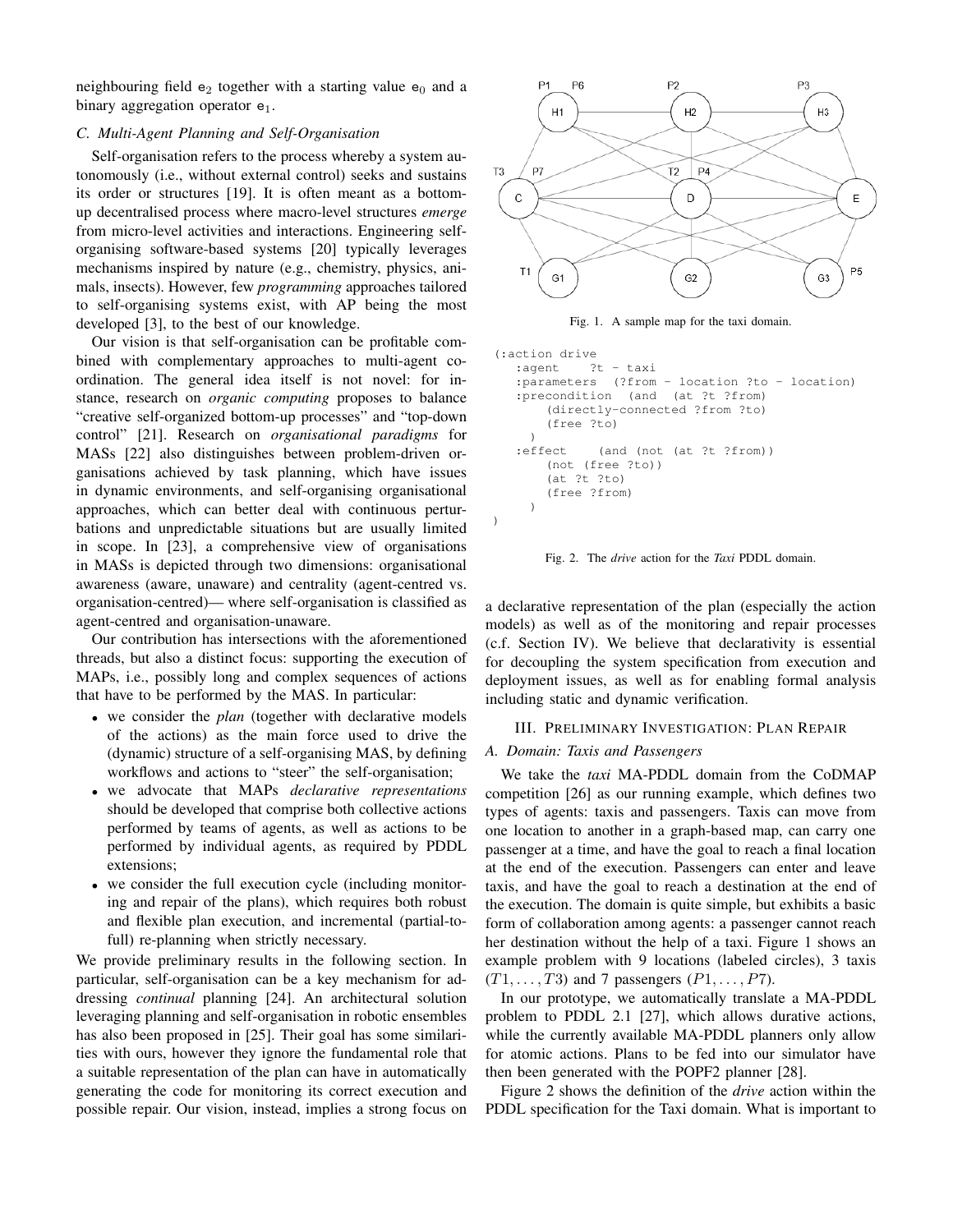

Fig. 3. Actor-based architecture of the system. Inputs are shown in yellow, domain-specific entities are shown in blue.

note for the purpose of our paper, is that such a definition constitutes a declarative model of the action, with pre-conditions and effects on the environment. Such a model can be exploited not only for the generation of a plan, but also for simulating and monitoring the plan execution. We can think of a plan, together with the action models, as a formal specification of the runtime behaviour of the MAS that executes it.

## *B. Actor-based System Architecture*

In this section, we describe the architecture of a system for the execution and repair of MA-PDDL multi-agent plans. The proposed system simulates in software the execution of actions by the agents, and does not address specific hardware agents. However, it is intended to model quite closely a possible software architecture of a system deployed on real software/hardware agents.

The overall architecture is based on actors that implement both the agents of the MAS and the nodes of a network for the execution of aggregate programs [29]. Figure 3 shows the architecture of the simulation system, including the domainspecific actors (cf. Section III-A) involved in the execution of a simple plan. Generic entities of the solution (implemented in Scala exploiting the AKKA framework [30]) include:

- 1) *(discrete-event) simulator*:
	- a) creates a *future event list (FEL)* with start/end action events from the plan and failure events from the simulation configuration, sending corresponding messages to agent-actors;
	- b) implements the communication and sensor infrastructure needed by FC, i.e., sending to the nodeactors current sensor values and *context*;
- 2) *agent* actors: model active domain entities and have associated aggregate computing nodes;
- 3) *aggregate computing nodes*:
	- a) have a FC/ScaFi *aggregate program* to run, a *state* (output of their last execution round), a set of *neighbours* and their most recent *export* (i.e.,

a collection of values produced by *nbr* and *rep* constructs to be shared with neighbours [4]);

b) can perform actions get-context (retrieving the current state, neighbours' exports, and sensor data), compute (running the aggregate program against the current context), and act (performing actuations).

Domain-specific entities include the following:

- 1) *taxi* agent actors:
	- a) have a location and may be serving one passenger;
	- b) can perform action drive (for moving a taxi and the corresponding passenger, if any, from a location to another one);
- 2) *passenger* agent actors:
	- a) have a location, a target destination, and may be in a taxi;
	- b) can perform actions enter (to get into a taxi), exit (to get off a taxi);
- 3) *location* agent actors:
	- a) have a set of connected locations that can be directly reached by a taxi performing a drive action;
	- b) are assumed to host a computational element, providing storage and computing services for a given location.

All the entities (taxis, passengers, and locations) are also nodes of an aggregate computing system, where we assume that passengers have a smartphone or another wearable device for computation, and locations have an associated smart-city device. Devices corresponding to taxis and passengers in a same location are all connected together and with the smartcity device of the location. Additionally, location devices are also connected to the devices of neighbour locations.

The simulator exploits the plan and the problem description to determine a list of events (FEL) driving the simulation. For each event, a corresponding message is sent to the involved actors, which perform planned actions and reply back with results so that new events can be scheduled affecting the environment or other entities.

### *C. Aggregate Plan Repair*

Monitoring and repair have been implemented in the AP nodes with the Scala-internal *ScaFi* language [5]. However, for ease of explanation, in this section we shall describe the repair algorithm using the syntax of FC described in section II. The FC program that monitors the plan execution and triggers a distributed repair when an error occurs is shown in Figure 4. We highlight keywords in blue, general built-in functions in violet, values and functions accessing plan and model information in red, comments in green. For simplicity, we assume that the only error that can happen is that a taxi breaks and can no longer serve its assigned passengers.

Firstly, FC nodes keep an up-to-date set *brokenTaxis* of currently broken taxis. Taxi nodes whose *taxiBroken* sensor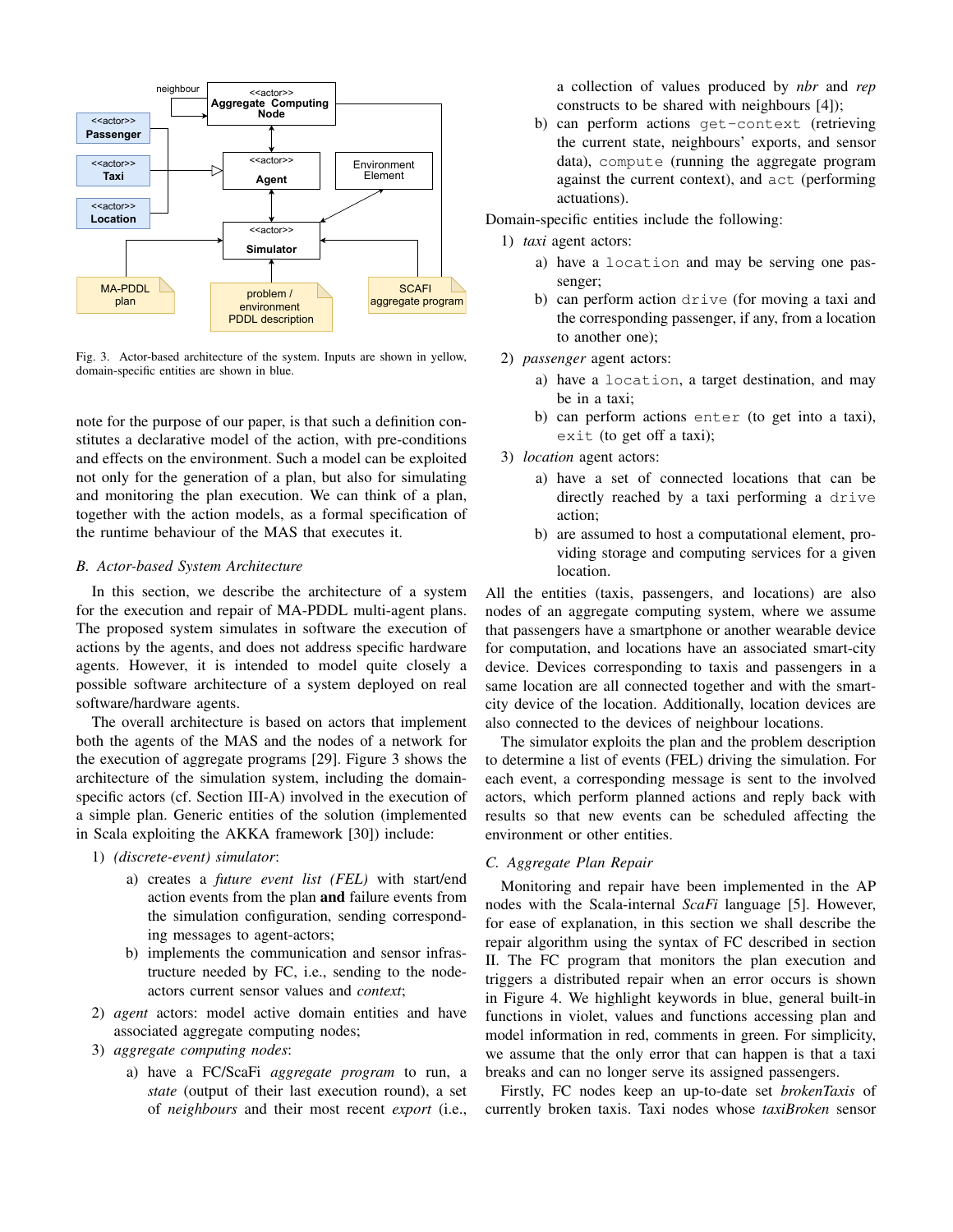| let brokenTaxis = rep (emptyset()) { old => foldhood(if (taxiBroken) {singleton(mid)} {emptyset()}, union, nbr{old}) } in<br><b>let</b> repairNeeded = <b>!hasTaxi</b> and contains (brokenTaxis, <b>myTaxi) in</b> |
|---------------------------------------------------------------------------------------------------------------------------------------------------------------------------------------------------------------------|
| // INPUT: key = [passenger, location, location], exec OUTPUT: [[time, taxi], STATUS]                                                                                                                                |
| <b>let</b> evaluateTaxi = (key, exec) $\Rightarrow$ {                                                                                                                                                               |
| let myOffer = mux(isTaxi, tuple(timeForLocationAfterPlan(2nd(key)) + 1st(route(2nd(key), 3rd(key))), mid), tuple(infinity, null)) in                                                                                |
| <b>let</b> status = $\text{mux}(\text{lst}(\text{key}) == \text{mid}, \text{mux}(\text{exec}, \text{OUTPUT}, \text{TERMINATED}), \text{SUBBLE})$ in<br>tuple(qossipMin(myOffer), status)                            |
| in                                                                                                                                                                                                                  |
| <b>let</b> fallbackTaxi = $rep$ (none) { old $\Rightarrow$                                                                                                                                                          |
| <b>let</b> callProcess = (old == none) and repairNeeded $in$                                                                                                                                                        |
| <b>let</b> spawnKeys = $\text{max}(\text{callProcess}, \text{singleton}(\text{tuple}(\text{mid}, \text{curLoc}, \text{trqLoc}))$ , $\text{emptyset}()$ in                                                           |
| <b>let</b> bestTaxi = $qet$ (spawn (evaluateTaxi, spawn Keys, call Process), mid) in                                                                                                                                |
| <b>let</b> timeSinceImprove = 1st (rep (tuple(0, infinity)) { $old \Rightarrow$                                                                                                                                     |
| $mux$ (bestTaxi == none,                                                                                                                                                                                            |
| tuple(0, infinity),                                                                                                                                                                                                 |
| tuple (mux (1st (bestTaxi) < 2nd (old), $0$ , 1st (old) + 1), 1st (bestTaxi)))                                                                                                                                      |
| 1 in mux(timeSinceImprove > THRESHOLD, 2nd(bestTaxi), old)                                                                                                                                                          |
| in                                                                                                                                                                                                                  |
| // INPUT: key = [passenger, taxi, location, location] args = unit OUTPUT: [unit, STATUS]                                                                                                                            |
| <b>let</b> callTaxi = (key, args) $\Rightarrow$ { mux(2nd(key) == mid, (addToPlan(1st(key), 3rd(key), 4th(key)); TERMINATED), BUBBLE) } in                                                                          |
| <b>let</b> spawnKeys = $\text{mux}(\text{fallbackTaxi}) = \text{none}$ , $\text{emptyset}(t)$ , $\text{singleton}(\text{tuple}(\text{mid}, \text{fallbackTaxi}, \text{curLoc}, \text{trqLoc}))$ ) in                |
| spawn(callTaxi, spawnKeys, unit()) // spawns a process instance with logic 'callTaxi' for each (new) key in 'spawnKeys'                                                                                             |

Fig. 4. Field Calculus code for handling broken taxis.

indicates a failure increase this set by adding their unique node ID *mid* to the set. At the same time, each passenger node determines whether she needs a repair of her plan (*repairNeeded*), which happens when she is waiting for a taxi (*hasTaxi*) that is in the *brokenTaxis* set.

When a passenger node needs a plan repair, it tries to find a *fallbackTaxi* by spawning a FC process based on function *evaluateTaxi*. Let us consider in some detail the *rep* expression used to set variable *fallbackTaxi*. Flag *callProcess* is set to *true* iff in the previous rounds no fallback taxi had been identified (*old* variable is *none*) and the code is evaluated on a passenger node with *repairNeeded* equal to *true*. When *callProcess* is *true*, the key (identifier) *spawnKeys* of the spawned process is the singleton set of a 3-tuple containing the ID *mid* of the node and its current and target locations.

A new process based on function *evaluateTaxi* is then spawned. Note that processes are spawned only at the nodes of passengers needing a plan repair. However, the semantics of *spawn* is such that, after the generation of a process, at each round the active partecipants propagate it to their neighbours. The process function *evaluateTaxi* computes a value (a pair of a time and the ID of the suggested taxi node) and a status; when executed on the passenger node that spawned the process, the status is either *OUTPUT* or *TERMINATED*, based on parameter *exec* which is set with the value of flag *callProcess*; for all other nodes, the status is *BUBBLE*. The computed value (which is returned only with the *OUTPUT* status) is determined through an aggregate computation involving all the nodes, and contains the estimated time that will take to the suggested taxi to serve the passenger. Since the spawned process takes several rounds before converging to a final value with an (estimated) optimal suggestion, it is kept alive until it does not improve its output for more than a *THRESHOLD* number of rounds. When that happens, the taxi suggested by *evaluateTaxi* becomes the chosen *fallbackTaxi* for the passenger, causing the process to terminate.

Finally, the passenger must let the chosen taxi know her de-

cision. This task is also performed by spawning a process, this time based on the *callTaxi* function. The process is spawned by the passenger nodes and, when its propagation reaches the *fallbackTaxi* node, *callTaxi* updates the MAP according to the chosen fix.

#### IV. DISCUSSION AND RESEARCH ROADMAP

The work described in the previous section is a preliminary step in integrating the execution of a MAP with the collective behaviour generated by AP. These early results have several important limitations, most notably:

- the *plan* is expressed in MA-PDDL, which is not suitable to express collective, high-level actions such as those needed when (possibly large) teams of agents carry plan actions that often involve entire sub-teams;
- consequently, the *execution* of the plan does not exhibit any flexibility (e.g. how many and which agents should perform a collective action?), unless a failure occurs;
- the *monitoring* assumes full observability of the relevant information needed to detect failures (that may not be true especially for the outcomes of aggregate actions);
- the *repair* of the plan is a hard-coded AP process written for a specific domain and kind of failure.

The list above shows that there is still a long way to achieve our vision. However, we already have some ideas about the needed steps and techniques that may be helpful.

- A fundamental step would be the development of a language for expressing MAPs. A first step in this direction has been presented in [31], where the authors propose the notion of *aggregate plan* to capture the kind of plans suitable for teams performing collective actions. We still need to formalize a language to express aggregate plans, and the models of the actions involved (in terms, e.g., of pre-conditions, nominal and faulty post-conditions).
- Given an aggregate plan, its execution must be flexible enough. This will require to define a layer exploiting the